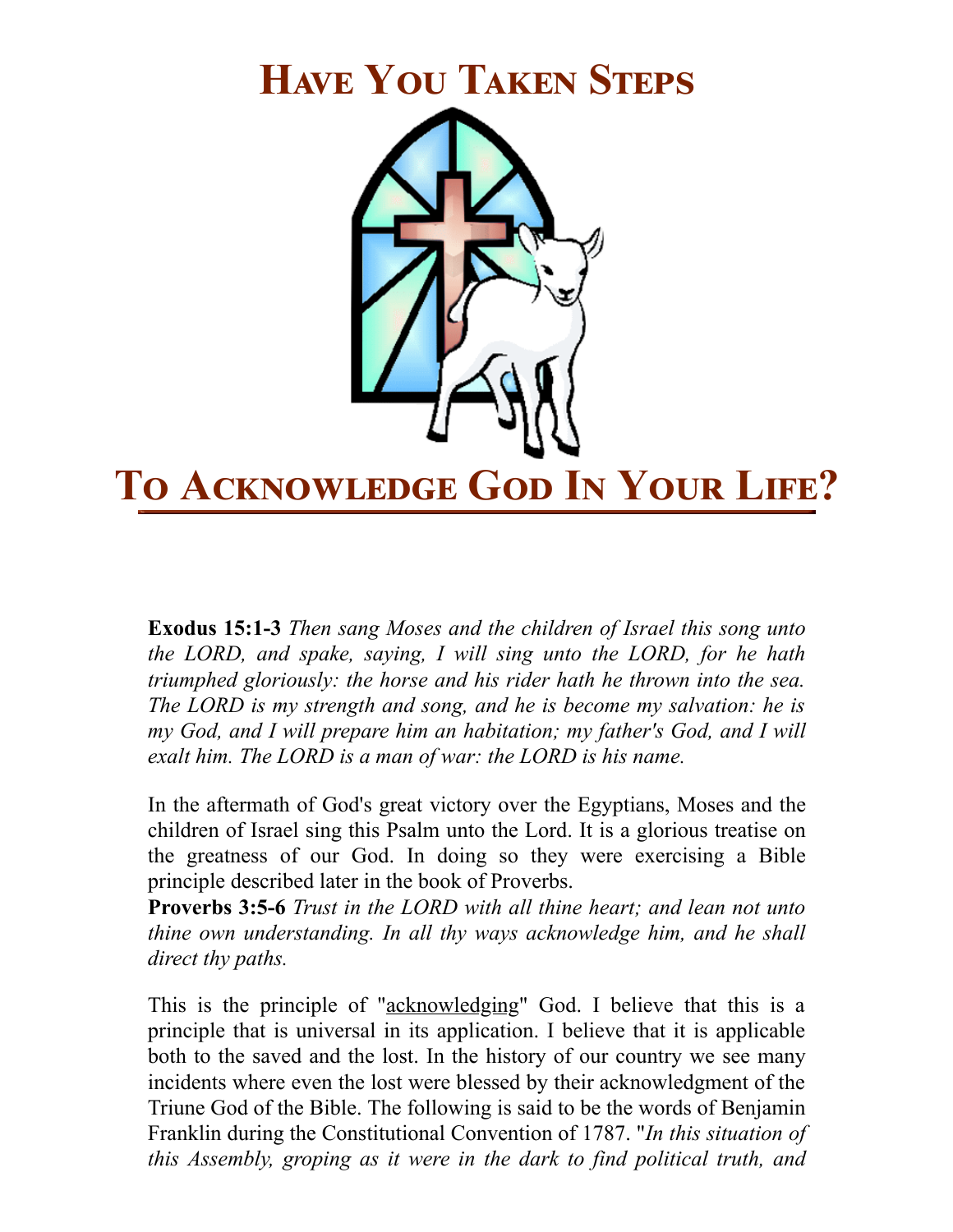*scarce able to distinguish it when presented to us, how has it happened, Sir, that we have not hitherto once thought of humbly applying to the Father of lights to illuminate our understandings? In the beginning of the Contest with G. Britain, when we were sensible of danger we had daily prayer in this room for the divine protection. Our prayers, Sir, were heard, and they were graciously answered. All of us who were engaged in the struggle must have observed frequent instances of a Superintending providence in our favor. To that kind providence we owe this happy opportunity of consulting in peace on the means of establishing our future national felicity. And have we now forgotten that powerful friend? I have lived, Sir, a long time, and the longer I live, the more convincing proofs I see of this truth- that God governs in the af airs of men. And if a sparrow cannot fall to the ground without his notice, is it probable that an empire can rise without his aid? We have been assured, Sir, in the sacred writings, that 'except the Lord build the House they labour in vain that build it.' I firmly believe this; and I also believe that without his concurring aid we shall succeed in this political building no better than the Builders of Babel: We shall be divided by our little partial local interests; our projects will be confounded, and we ourselves shall become a reproach and bye word down to future ages. And what is worse, mankind may hereafter from this unfortunate instance, despair of establishing Governments be Human Wisdom and leave it to chance, war and conquest.*

*I therefore beg leave to move, that henceforth prayers imploring the assistance of Heaven, and its blessings on our deliberations, be held in this Assembly every morning before we proceed to business, and that one or more of the Clergy of the City be requested to of iciate in that service."*

Even though the petition was not received favorably by most of the participants, the principal of acknowledging God was present and God blessed in the drafting of our great Constitution.

As our nation has drifted further and further away from its Christian roots we have become more and more antagonistic to the acknowledging of God. As a result we have drifted down into the abyss of darkness and slavery to humanistic ideas which will only lead to destruction and death.

Just what does it mean to acknowledge God in the Biblical sense? Webster defines the word acknowledge as,*ACKNOWL'EDGE, v.t. Aknol'edge, ad and knowledge*.

- 1. *To own, avow or admit to be true, by a declaration of assent; as to acknowledge the being of a God.*
- 2. *To own or notice with particular regard. In all thy ways acknowledge God. Proverbs 3 & Isaiah 33.*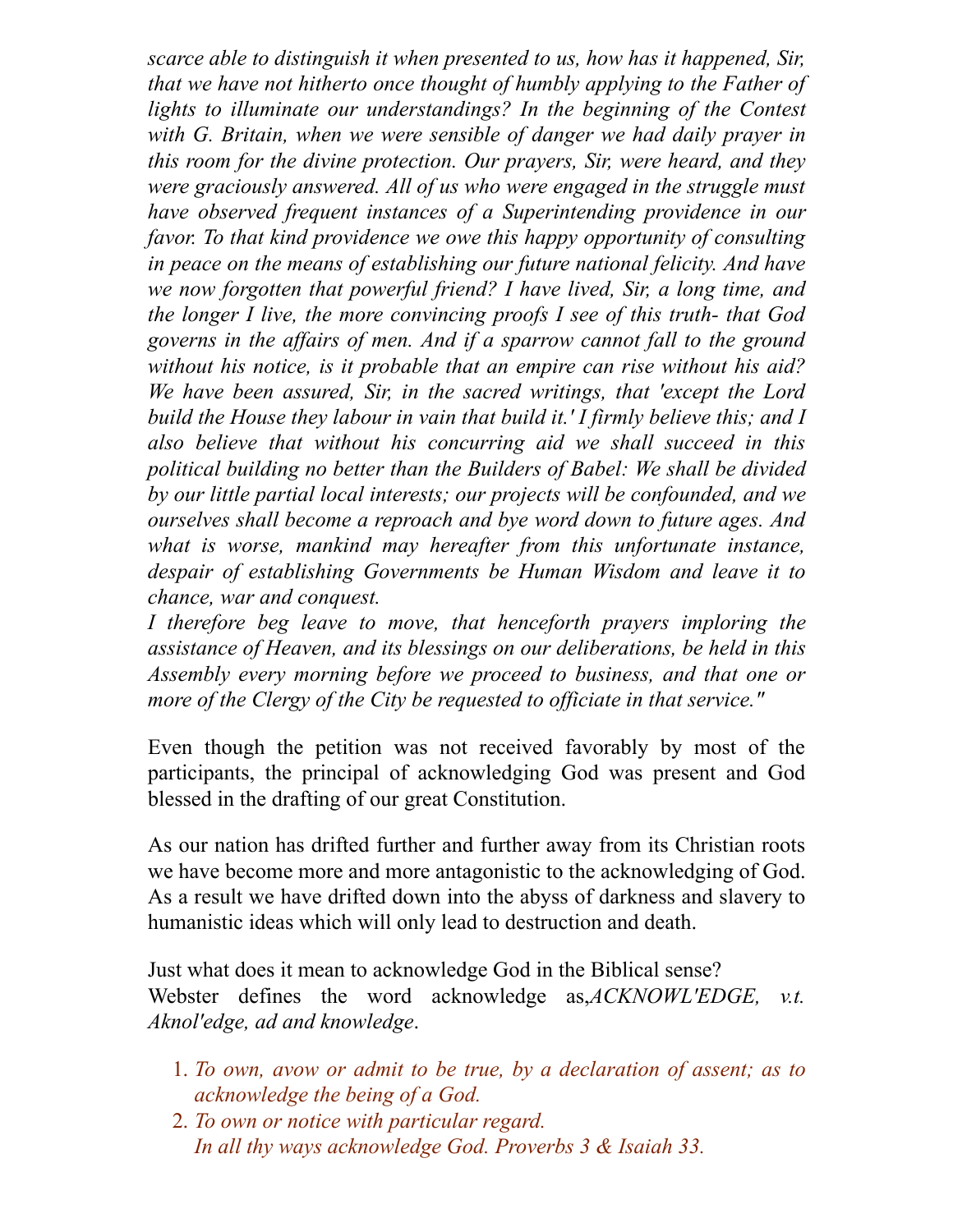- 3. *To own or confess, as implying a consciousness of guilt. I acknowledge my transgressions, and my sin is ever before me. Psalms 51 and 32*
- 4. *To own with assent; to admit or receive with approbation. He that acknowledgeth the son, hath the father also. 1John 2 & 2Timothy 2.*
- 5. *To own with gratitude; to own as a benefit; as, to acknowledge a favor, or the receipt of a gift. Thy his gifts acknowledged not.*
- 6. *To own or admit to belong to; as, to acknowledge a son.*
- 7. *To receive with respect. All that see them shall acknowledge that they are the seed which the Lord hath blessed. Isaiah 6 & 1Corinthians 16.*
- 8. *To own, avow or assent to an act in a legal form, to give it validity; as, to acknowledge a deed before competent authority.*

So it means to take as one's own, taking, confessing the Lord as your own Lord. So, to "*acknowledge him*" as in verse 6 of Proverbs 3 means to confess him as real and active in the affairs of the life of a person. This enables one to receive real wisdom and understanding.

However, the opposite is also true. If you will not "own" or "acknowledge" God then real, Biblical wisdom and understanding is hidden from you, and you will wander in confusion and chaos. There are many verses throughout God's word that speaks of this truth.

**1 Kings 9:6-7** *But if ye shall at all turn from following me, ye or your children, and will not keep my commandments and my statutes which I have set before you, but go and serve other gods, and worship them: Then will I cut of Israel out of the land which I have given them; and this house, which I have hallowed for my name, will I cast out of my sight; and Israel shall be a proverb and a byword among all people:*

**Proverbs 1:7** *The fear of the LORD is the beginning of knowledge: but fools despise wisdom and instruction.*

**Proverbs 8:11** *For wisdom is better than rubies; and all the things that may be desired are not to be compared to it.*

**Isaiah 33:13** *Hear, ye that are far of , what I have done; and, ye that are near, acknowledge my might.*

This is the reason that so many people say and do such insane things. God is not real in their lives, and without God insanity prevails. One man said it this way, "*…without God mass murder is normal.*"

**Hebrews 11:6** tells us that the first step that a person must take in order to "acknowledge God" is to confess that "*he is*."

**Hebrews 11:6** B*ut without faith it is impossible to please him: for he that*